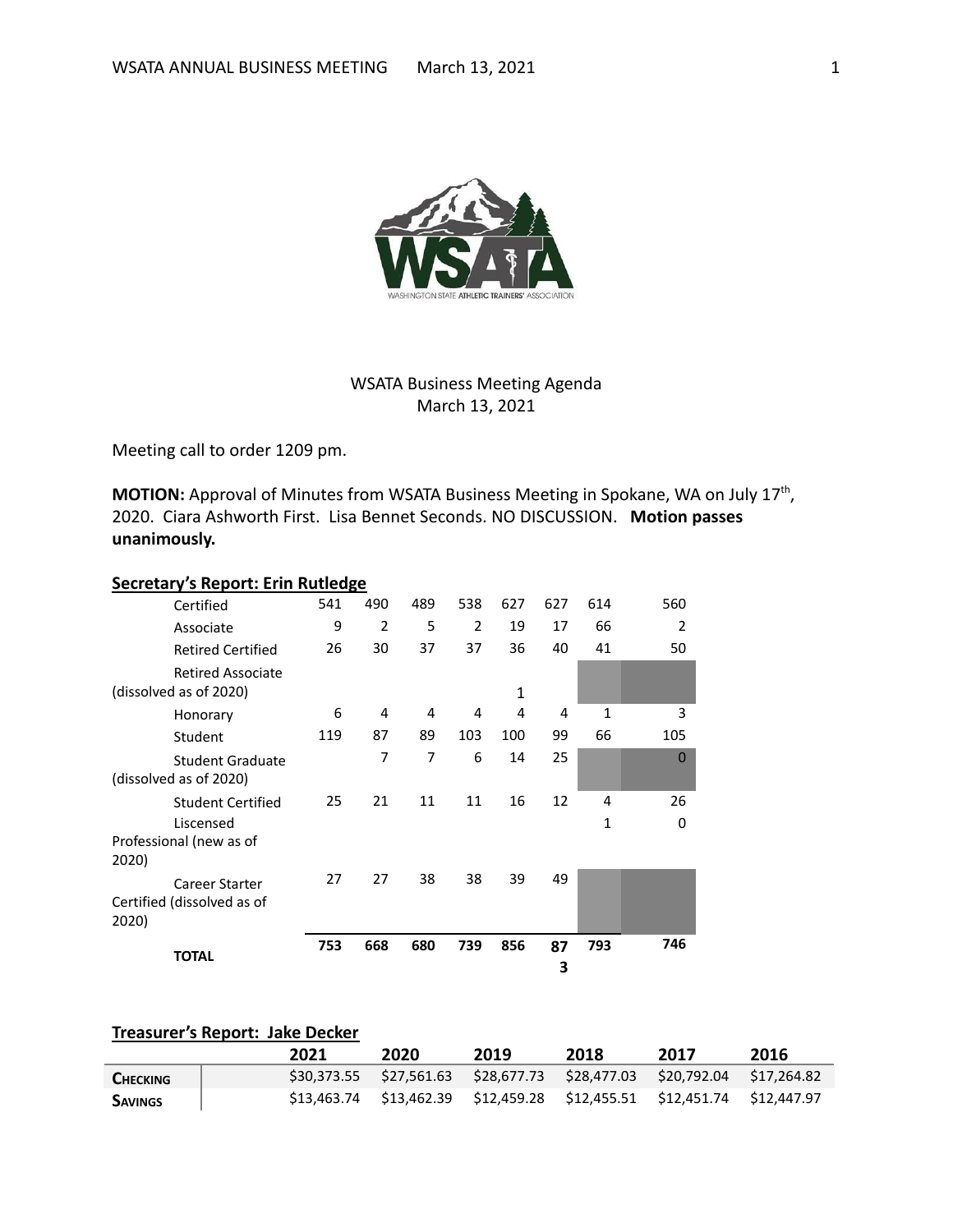**TOTAL 1** \$43,837.29 \$41,024.02 \$41,137.01 \$40,932.54 \$33,244.14 \$29,712.97

● A Financial Committee will be formed; looks for calls to be out in the future.

### **President's Report: Jen Carrol**

- Legislation: Gains have been made regarding COVID-19 and Emergency Orders. Legislation is being worked on right to help make those Orders permanent.
- The process to re-open our Practice Act is beginning. Over the next year meetings with stakeholders will be happening. Member feedback will be sought as well to ensure all members needs are being addressed.
- Suicide Prevention Training is now required for AT License in the state. UW has made ana agreement to allow us to participate in their training for free.
- WSATA was able to help get authorized with the DOH/L&I that ATCs are allowed to bill for telehealth.
- New leadership in WIAA has been positive. SMAC has met multiple times and there has been increased between the orginazations. WIAA has continued to reach out to for collaboration for decision making regarding health and safety of Student Athletes in regards to COVID-19.
- The Strategic plan will be on the website. It will be a long term plan for The Association for the years to come.
- Effective today, Jen Carrol will be stepping down as WSATA President to pursue new job opportunities in Colorado. Ciara Ashworth, WSATA Vice-President, will be Interim-President until the end of current term in March 2022.
- Election for Treasurer and Region 2 Rep will be emailed to all eligible voting members today.

## **Vice President's Report: Ciara Ashworth**

● Policies and Procedures Manual is complete and waiting final approval of Board. It will be posted on the WSATA website when complete.

### , **Committee Reports**

## **Secondary School Athletic Trainers: Josh Holliday**

● The Committee has been working hard the past year to provide resources regarding COVID-19, testing/vaccinations, Return to Sport Guidelines, etc.

### **Committee on Practice Advancement: Jamie Nikander**

- A survey of WSATA Members in non-traditional settings. Results will be available soon.
- NATA COPAcon will be held soon. Details on the NATA website for registration and topics presented.

### **PR Committee: Kelsey Dill**

● Please continue to send any stories or pictures to Kelsey for publications.

### **Continuing Education Committee: Jason Hand and Todd Yamauchi**